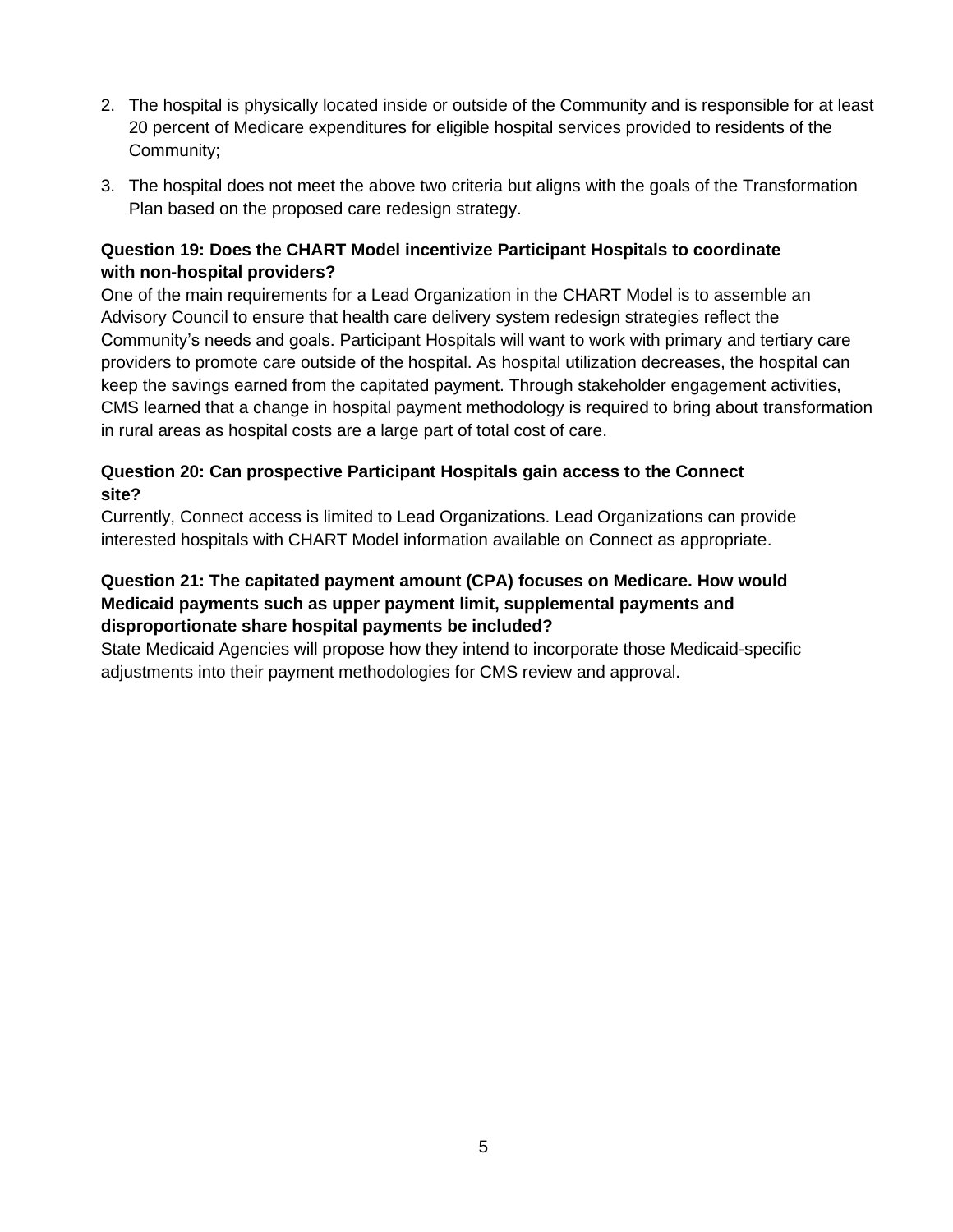# **Community Health Access and Rural Transformation (CHART) Model: Frequently Asked Questions**



## November 2021

This document provides a summary of the questions raised by Lead Organizations and answers provided by the Model team during the month of November 2021.

#### **Question 1: If a Lead Organization does not have Participant Hospitals enrolled, can it convene its Advisory Council and other members to begin work on the Transformation Plan?**

Yes. Lead Organizations have letters of intent (LOIs) from potential Participant Hospitals, so there are documented relationships and conversations underway. The official list of Participant Hospitals is to be included in the final submission of the Transformation Plan, so collaboration is appropriate and necessary. The Centers for Medicare & Medicaid Services (CMS) encourages Lead Organizations to reengage with the hospitals that have submitted LOIs and engage any other hospitals that may be interested.

#### **Question 2: When completing the Needs Assessment, is it acceptable to use the proposed Community in the application?**

It is acceptable to use the proposed Community in the Needs Assessment and initial Transformation Plan. All Lead Organizations can update their defined Communities once. Community updates are subject to CMS' review and approval to ensure that the updates align with CHART Model goals. The proposed updates must be made prior to submitting the final Transformation Plan during the Pre-Implementation Period.

#### **Question 3: Are there final dates for making requests related to flexibilities/benefit enhancements/beneficiary engagement incentives?**

As stated in the CHART Model Notice of Funding Opportunity (NOFO), CMS provides Participant Hospitals (through their Lead Organizations) the opportunity to select certain benefit enhancements and beneficiary engagement incentives. These selections, at a minimum, should be included in the final Transformation Plan, as well as communicated to the Project Officer as early as possible during the Transformation Plan development process. For information on how to request Medicare flexibilities, see the Transformation Plan Instructions in the [Model Participation folder](https://secure-web.cisco.com/1gd1QtpXMUSelMYNWBKhqhOenJtjyJx-4_ZMdEGbUYKbpbpJ720d91lD4LfOK1Qhg06si7wVtr2npY_JJg_86A6FXZ7sBTlrbHVjC33bsFMGGJnlFUlDuguTs94cxmK-NrR4nSKk9kXprfiILGCo7iG47nGYmARCw9CeDvGoNbcxawCU_1hJ7hmCb8M2a9wrYekjsWxvL_xReT55IaidES8W2n3rElj89GkkbtxmhhPp3lj78V5Sg_hYXMb0HU9eXPqqd0kCxok0O9iuL15IjIWgnapgoUFFdPlpBMMciQyFTtHI4A9iLSOlGmCdeMqrqnqUwZI8nQa7iNhXLaORjKS8_SvsnPGi-MYEhlIM-m-ypZAPIinxGqE_-g4XbPKX9UuI5RxVgREnw9JaOqi5bJJe-svLnpYvbCwzLAlfEdvjnhow1RoxYDUiHIMlyL5CvSgwWk4D_9ByMRBBhPVLdDgduoS4jMjEuMGj_aHniEVg8OkN1xFrt1dm15pCnRkef/https%3A%2F%2Fapp.innovation.cms.gov%2FCMMIConnect%2Fs%2Fcontentdocument%2FContentDocument%2FAll) on Connect. Lead Organizations and their Project Officers would collaborate to ensure alignment around the requested flexibilities.

#### **Question 4: If a Lead Organization includes a request for flexibilities in the final Transformation Plan, will the request be approved by January 1, 2023?**

If a Lead Organization requests benefit enhancements/beneficiary engagement incentives included in the NOFO, it should be able to implement them by January 2023 when hospital participation in the CHART Model begins. However, a request that pertains to waiving conditions of participation in Medicare may take longer to determine approval as a request would likely be unique to a Participant Hospital(s) based on existing flexibilities, state requirements, etc. CMS would do its part to establish an approval timeline once a request has been confirmed in a Lead Organization's Transformation Plan.

### **Question 5: Can Lead Organizations request flexibilities but not use them due to**